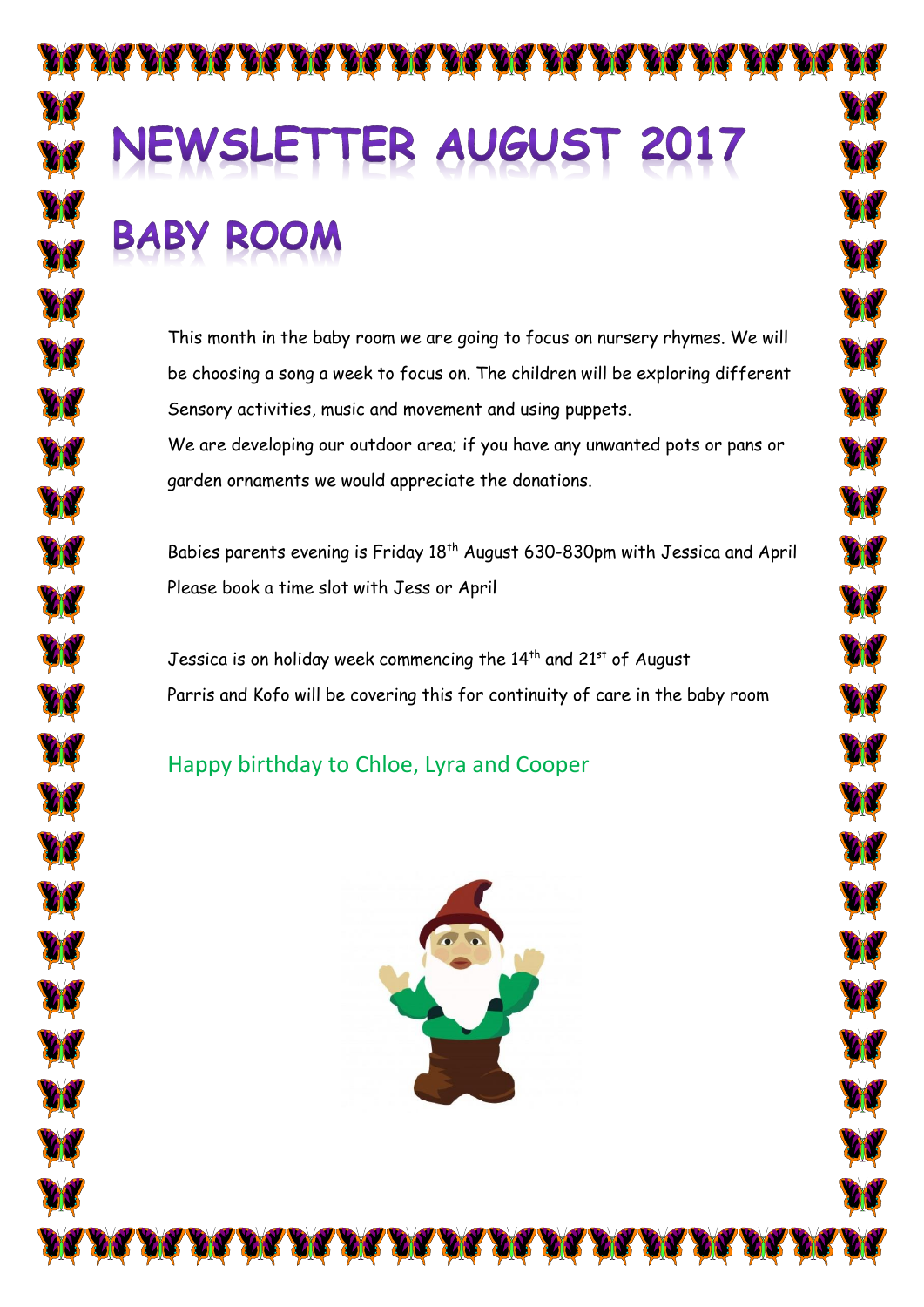# TODDLER

The monthly theme in toddlers is nursery rhymes and stories. We will be looking at various rhymes which are the children's favourites; such as- "Wheels on the Bus ", "Old McDonald", & "Twinkle Twinkle Little star"

We will be completing lots of activities to support this such as-

- Making props to support the songs
- Pictures for our interactive board
- Star shaped wands
- Pictures of farm animals

The stories we will be exploring are- "Brown Bear, Brown Bear what do you see?" "Handa's Surprise", "We are going on a bear hunt" and "The 3 Little Pigs"

Supporting activities-

- Testing our taste buds with different fruit and veg
- Looking at healthy and unhealthy foods
- Why we need food for our bodies
- Make role play masks and feeding bears porridge
- Small, medium and Large with Compare Bears
- Creating the pig houses construction
- Having a teddy bear picnic

As we are still playing outside in the water to keep cool, can we ask parents for quick drying footwear such as crocs or aqua shoes, where possible.

Please can we remind parents to bring in sunhats and water proof coats as If it rains we will still be playing outside.

#### **HAPPY BIRTHDAY** to Logan,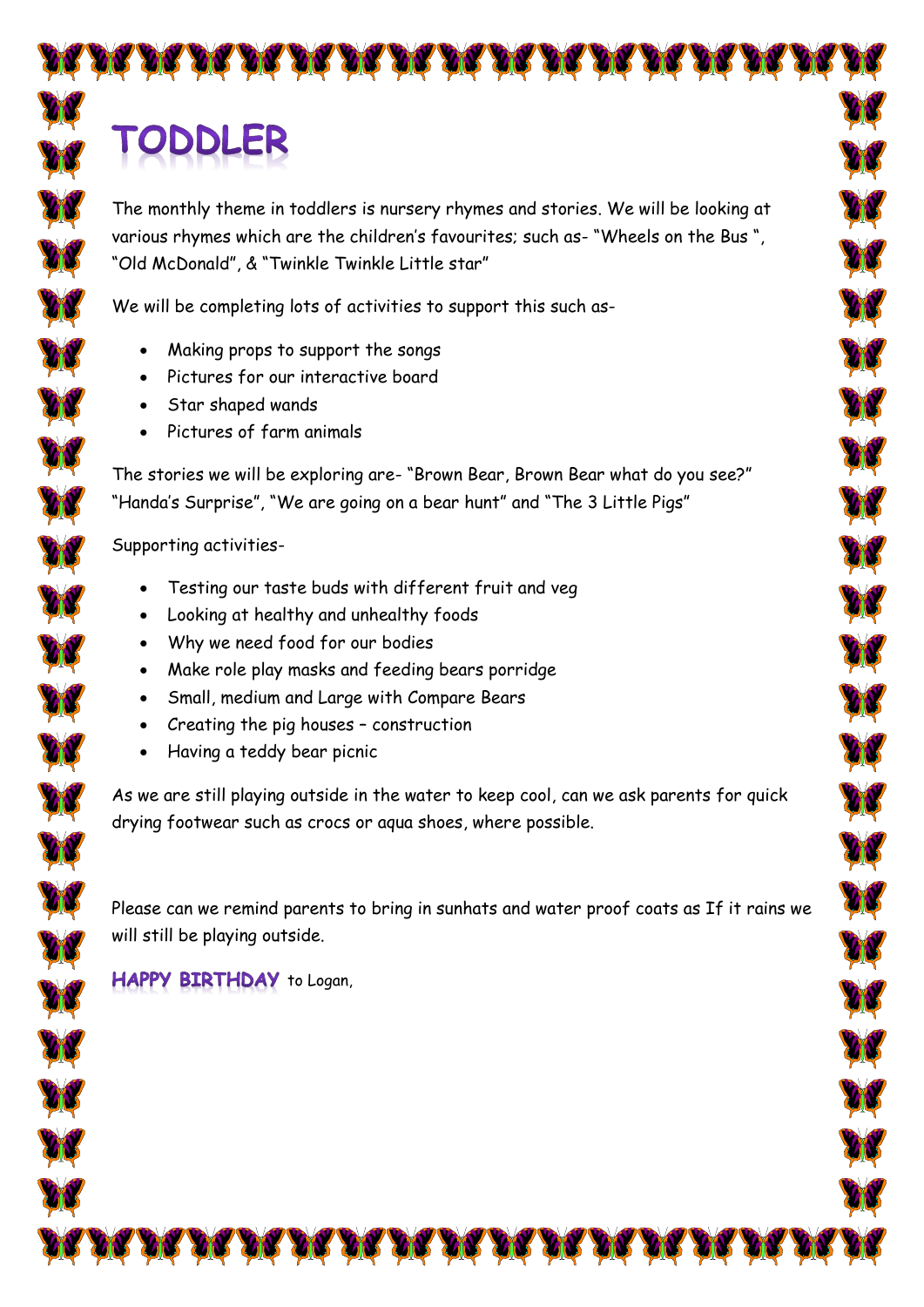





This month in preschool our theme is "enchanted forest" if you have a moment when you collect your child please come and have a look in our role play room which Zoe created with the children.

Some activities that the children did to create this were making toadstools, flowers and leaves.

The children have enjoyed coming into preschool every morning and looking to see where the fairies have moved the fairy door.

Some other activities that we also have planned are:

- Making fairy soup.
- Making a fairy tepee using sticks and branch in our explorer's garden.
- Elves and the shoemaker shoes drawing around our feet, and making hole punches so we can thread string and practice tying laces.
- A sensory cutting tray with leaves and resources found in our explorer's garden.

SOUND OF THE WEEK D:7TH AUGUST **G:14™ AUGUST** O: 21<sup>ST</sup> AUGUST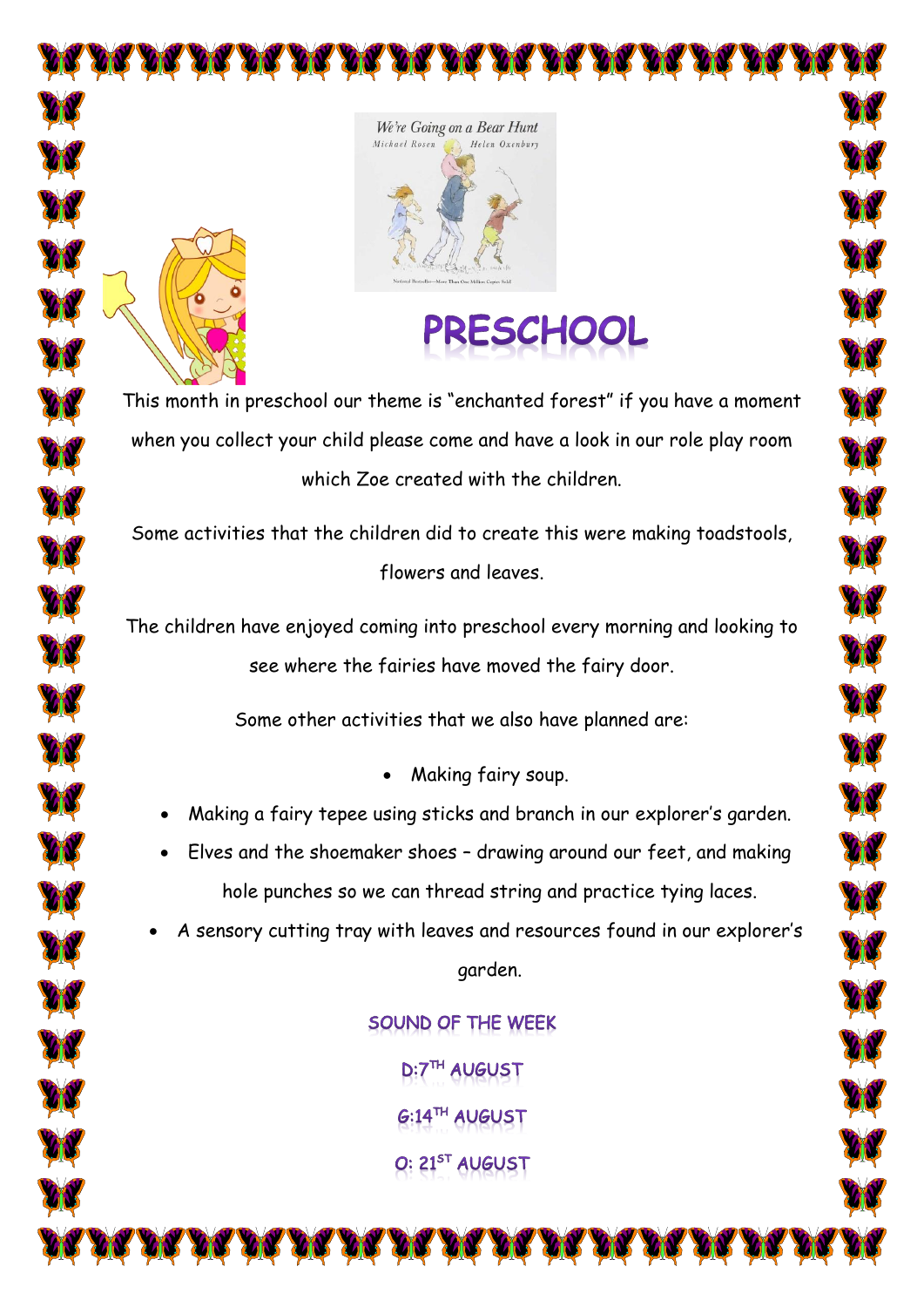U: 28TH AUGUST

DR DR DR DR DR DR DR DR DR

L:4TH SEPTEMBER

HAPPY BIRTHDAY TOO-

#### AAMNA & ASAD WHO WILL BE 3

## NOTES FROM THE OFFICE

PLEASE PROVIDE YOUR 30HOURS DEARN NUMBER & NATIONAL INSURANCE NUMBERS INTO THE OFFICE BEFORE THE 25TH AUGUST IF YOU MISS THIS DEAD LINE YOU WILL NOT BE ELIGABLE

### FUNDED ONLY CHILDREN

**Term starts Monday September 4th and finishes 19th December with half term being October 23rd until the October 30th**

A

X

X

**If you have any of our spare clothes at home please can you return them** 

**Please can we remind parents not to let other parents into the building under any circumstances**

**Please ask a member of staff** 

**Kay is on holiday from Tuesday 29th August until Friday 1st September Thursday 7th September until Tuesday 12th September Thursday and Friday 5th and 6th October Monday October 23rd & Tuesday 24th A ROOM LEADER WILL BE ALLOCATED TO THE OFFICE**